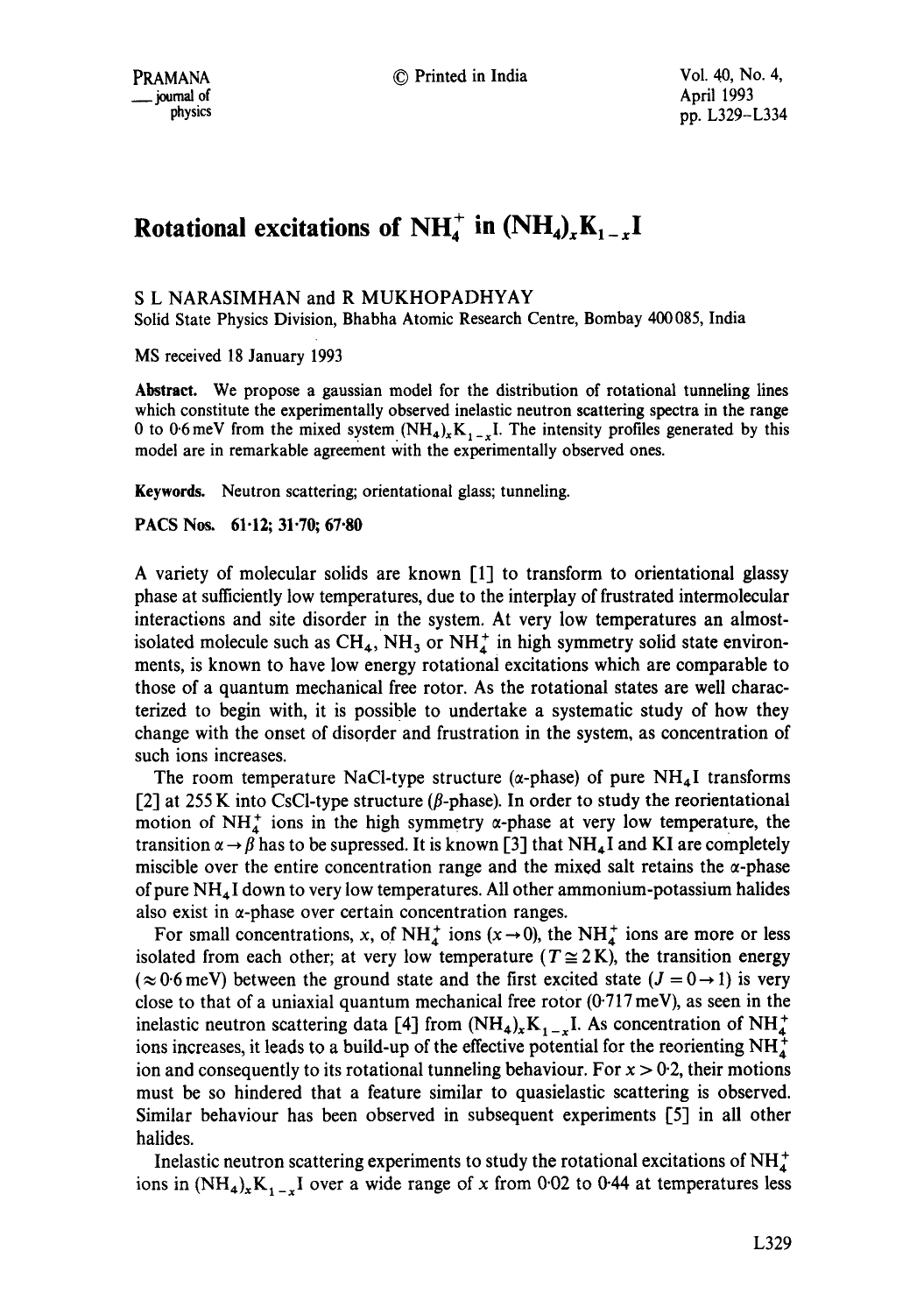#### *S L Narasimhan and R Mukhopadhyay*

than 5 K were reported by Bostoen *et al* [4]. They invoked a nearest neighbour binomial model which is based on the concept of locally perturbed crystal field to explain the observed data and to generate a theoretical neutron scattering profile. However this model failed to yield profiles even qualitatively similar to those observed at concentration  $x > 0.02$ .

Here, we demonstrate that a model which takes into account the glassy behaviour [6] of these systems at low temperatures, is capable of generating intensity profiles which agree with the observed ones over a wide concentration range  $(0.02 \text{ to } 0.17)$ except at the lowest one. For the sake of completeness and also for focusing attention on the assumptions involved in our model approach, we begin by discussing salient features of the binomial model used by Bostoen *et al* [4].

#### **Binomial model**

The total potential, V, experienced by an  $NH_4^+$  ion in a solid is made up of a background uniform crystal field potential,  $V_c$ , and a small perturbative potential,  $V_a$ due to interaction of NH<sup>+</sup> ion with all the other NH<sup>+</sup> ions in the system. At very low temperatures,  $T\rightarrow 0$ , thermal fluctuations in V can be neglected and the NH<sup>+</sup> ions can be considered to be in their ground states.

However, there will be a site-to-site variation in the magnitude of  $V$  due to changes in 'local' environment. Consequently, different  $NH_{4}^{+}$  ions will require different values of energy to make transitions between their ground states and their first excited states. To find the transition energy, E, for a given potential V, the ansatz  $[4]$ 

$$
E = E_0 \exp\left[-\left(\frac{V}{V_k}\right)^2\right] \tag{1}
$$

is employed. Here,  $E_0$  ( $\simeq$  16K) is the free rotor transition energy between states with  $J = 0$  and 1;  $V_k \approx 305 \text{ K}$  is the barrier [7] of NH<sub>4</sub> in KBr matrix.

If one were to assume that an  $NH_4^+$  ion is likely to experience one of the N possible values of  $V_{\alpha}$ , then it would mean that the observed inelastic neutron intensity profiles are assumed to be made up of  $N$  transition lines. By further assuming that these values are simply multiples of some average value,  $V_1$ , which is yet to be determined, an  $NH<sub>4</sub><sup>+</sup>$  ion is likely to experience a potential

$$
V_n = V_c + nV_1; \quad n = 0 \text{ to } N - 1. \tag{2}
$$

Since the energy states of an  $NH_4^+$  ion are only defined in some average sense, the transition lines are assumed to have the gaussian shapes,

$$
I_n(V; V_c, V_1, \delta_n) \cong \exp(-[V - V_n]^2 / 2\delta_n^2)
$$
 (3)

where the widths,  $\delta_n$ , may weakly depend on the concentration. These transition lines, of course, have to be weighted by the probability,  $P_n(x)$ , that an NH<sup>+</sup> ion experiences the potential  $V_n$ .

The observed intensity profile is then given by

$$
I(E) = R(E) * \sum_{k=0}^{n} P_k(x) J(E) I_k(E; V_c, V_1, \delta_n)
$$
\n(4)

where  $\ast$  represents the convolution of a gaussian instrumental resolution,  $R(E)$ , with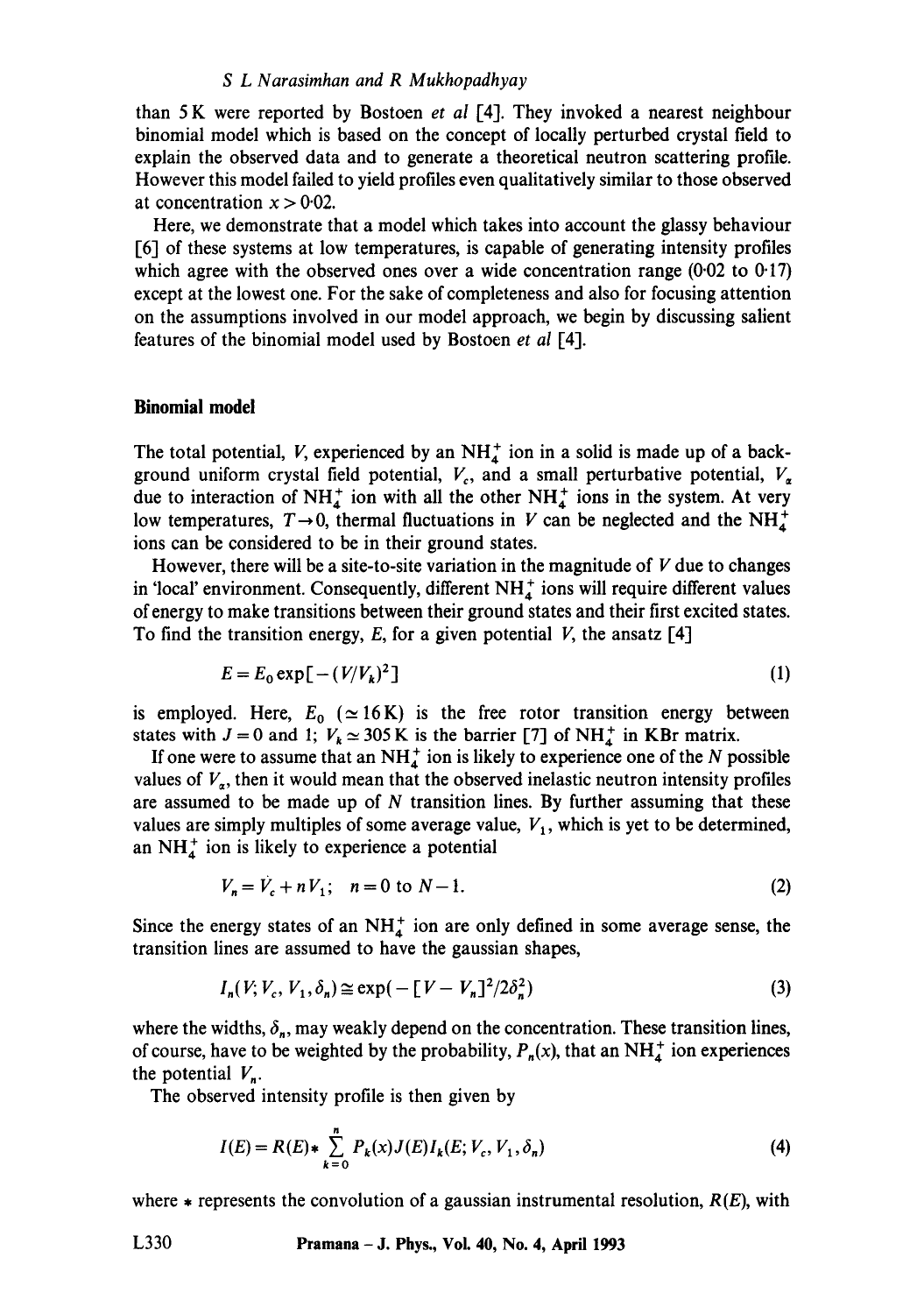*Rotational excitations of NH<sub>4</sub><sup>+</sup> in*  $(NH_4)_xK_{1-x}$ *<i>I* 

the rest of the expression,  $J(E)$  is the Jacobian obtained from eq. (1) namely

$$
J(E) = 2E \ln(E_0/E). \tag{5}
$$

The detailed balance factor can be taken into account appropriately.

As the interaction between two  $NH_4^+$  ions is, a priori, expected to be of the shortranged octopolar type, only the nearest neighbour interaction need to be included in the calculation of  $V_n$ . This is equivalent to assuming that n is the number of NH<sup>+</sup> ions at the nearest neighbour sites. As the  $NH<sub>4</sub><sup>+</sup>/K<sup>+</sup>$  ions in these systems occupy the sites of an fcc lattice, the maximum value of  $n$  is obviously 12, implying thereby that the intensity profiles are made up of 13 sublines.  $NH<sub>4</sub>I$  is known to mix homogeneously with and form continuous solid solutions in KI in the range  $x = 0$  to 1. Therefore, the nearest neighbour occupancy probability,  $P_n(x)$ , with which the various transition lines are to be weighted, is taken to be the binomial distribution given by,

$$
P_n(x) = {12 \choose n} x^n (1-x)^{12-n}; \quad n = 0 \text{ to } 12. \tag{6}
$$

By assuming that the values of  $\delta_n$  for all  $n > 0$  are identical for any specific concentration, a set of four parameters,  $V_c$ ,  $V_1$ ,  $\delta_0$ ,  $\delta_1$  have to be estimated.

This model could not explain the data for  $x > 0.02$ . In fact, the values of the parameters (285, 35, 0.015 and 0.036K respectively) obtained by fitting the model profile to the experimental data for  $x = 0.02$  already suggest that  $V_1$  has a much higher value than if  $NH_4^+$ -NH<sup>+</sup> interactions were octopolar ( $\approx$  7K). In addition, on the basis of dielectric measurements [6], this system has been demonstrated to be a dipolar glass.

With the  $NH_4^+$ -NH<sup>+</sup> interactions being long-ranged, n in eq. (2) cannot be taken to represent the number of  $NH<sub>4</sub><sup>+</sup>$  ions at the nearest neighbour sites. Moreover, the distribution, *Pn(x),* cannot be binomial, as noted also by Bostoen *et al* [4].

If one were to insist on working within the framework of the binomial model, then it should be recognized that the only way for the long-ranged nature of the  $NH_4^+$ -NH $_4^+$ interaction to manifest itself is in the form of a higher value for the effective number of  $NH<sub>4</sub><sup>+</sup>$  ions at the nearest neighbour sites. Numerically, this can be achieved by renormalizing the concentration x with the help of the parameter  $c(x)\{x \rightarrow y = c(x)x\}$ to be appropriately determined— so that the various sublines will now be weighted with  $P_n(y)$ . Moreover, the maximum number of lines in the spectra need not be equal to 13. With this interpretation, we have demonstrated [8] that with  $N = 10$  it is possible to obtain inelastic neutron scattering profiles which are in reasonable agreement with the observed ones. However, it should be noted that in the presence of long range interaction, this model is unphysical and arbitrary.

#### Gaussian model

As the binomial model cannot be invoked when long-ranged interactions are present in the system, we have investigated alternative approaches based on heuristic arguments as explained in this section.

As already stated, this system is known to freeze into a dipolar glass state at low temperature [6]. It is then analogous to a vector spin glass system. Palmer and Pond [9] have numerically computed the zero-temperature distribution, *q(h),* of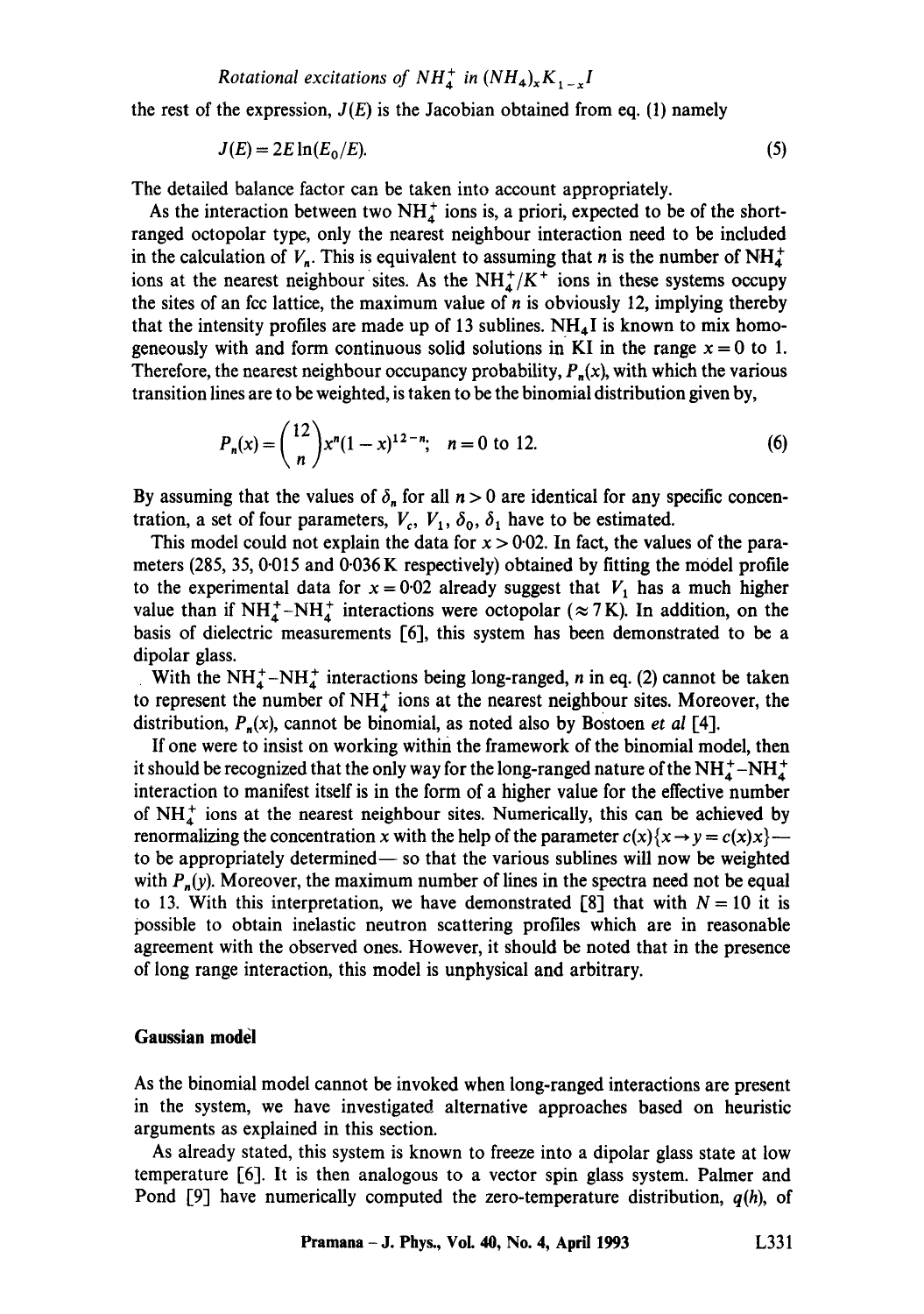internal fields in the Sherrington-Kirkpatrick random. Ising spin model of a spin glass and shown that it is of the form

$$
q(h) \approx \frac{h}{\sigma^2} \exp(-h^2/2\sigma^2). \tag{7}
$$

In the classical vector spin model also, they have shown that  $q(h)$  is bell-shaped with a linear behaviour for small values of h, even though they could not fit either an exponential or a gaussian for large values of h.

Analogously, we assume that the internal field distribution in  $(NH_4)_xK_{1-x}$  I systems is also of the form eq. (6). However, to explain the observed inelastic spectra, we look for a distribution for barrier heights,  $V_{\alpha}$ , which must exist for a given distribution of internal fields. To a first approximation we assume that it is a gaussian given by,

$$
q(V_{\alpha}) = \frac{1}{\sqrt{2\pi\sigma_v}} \exp(-(v_{\alpha} - \bar{v}_{\alpha})^2/2\sigma_v^2)
$$
\n(8)

The barrier heights,  $V_{\alpha}$ , are parametrized in terms of the sublines, labelled by a number  $n(= 0$  to  $N - 1$ ) where N is the total number of sublines in the neutron inelastic spectra. We therefore, have the gaussian form

$$
P_n(x) = \frac{1}{\sqrt{2\pi\sigma(x)}} \exp(-(n - n_0)^2/2\sigma^2(x))
$$
\n(9)

for the probability distribution, after absorbing the factor  $V_1$  into the width  $\sigma(x)$ . Here,  $n_0$  refers to that subline in the spectra to which an NH $^{+}_{4}$  is most likely to contribute.

## **Results**

Inelastic neutron scattering profiles given by eq. (4) as a function of four parameters  $V_c$ ,  $V_1$ ,  $\delta_0$ ,  $\delta_1$  were calculated as follows:

(i) The width,  $\Delta E$ , of the gaussian instrumental resolution,  $R(E)$ , has been taken to be  $72 \,\mu\text{eV}$  [4].

(ii) The value of  $V<sub>c</sub>$  has been kept at 285 K, the same as that reported by Bostoen *et al,* so that the observed position of the  $J = 0 \rightarrow 1$  line is maintained.

(iii) The total number of sublines in the inelastic spectra was set equal to 8. This value of N has been arrived at by a trial and error process. We could not obtain reasonable looking intensity profiles with  $N < 8$  for any combination of the parameter values. In other words, eight gaussian sublines are necessary and sufficient to generate the inelastic spectra for the concentrations reported.

(iv)  $V_1$  was found to acquire a value ( $\approx$  55 K) which is much closer to the value obtained for an interacting pair of  $NH<sub>4</sub><sup>+</sup>$  ions, when they are treated as dipoles of moment 1.4 D [6] and are separated by the nearest  $NH_4^+$ -NH $_4^+$  distance in the lattice. This value is larger than even that  $(= 35 \text{ K})$  of Bostoen *et al* [4].

(v) Starting with the value of Bostoen *et al* [4] for  $\delta_0 = 0.015$  K, we observed that a slightly higher value ( $\approx 0.02$  K) is needed.

(vi) The parameter  $\delta_1$  has been found to depend on concentration and is found to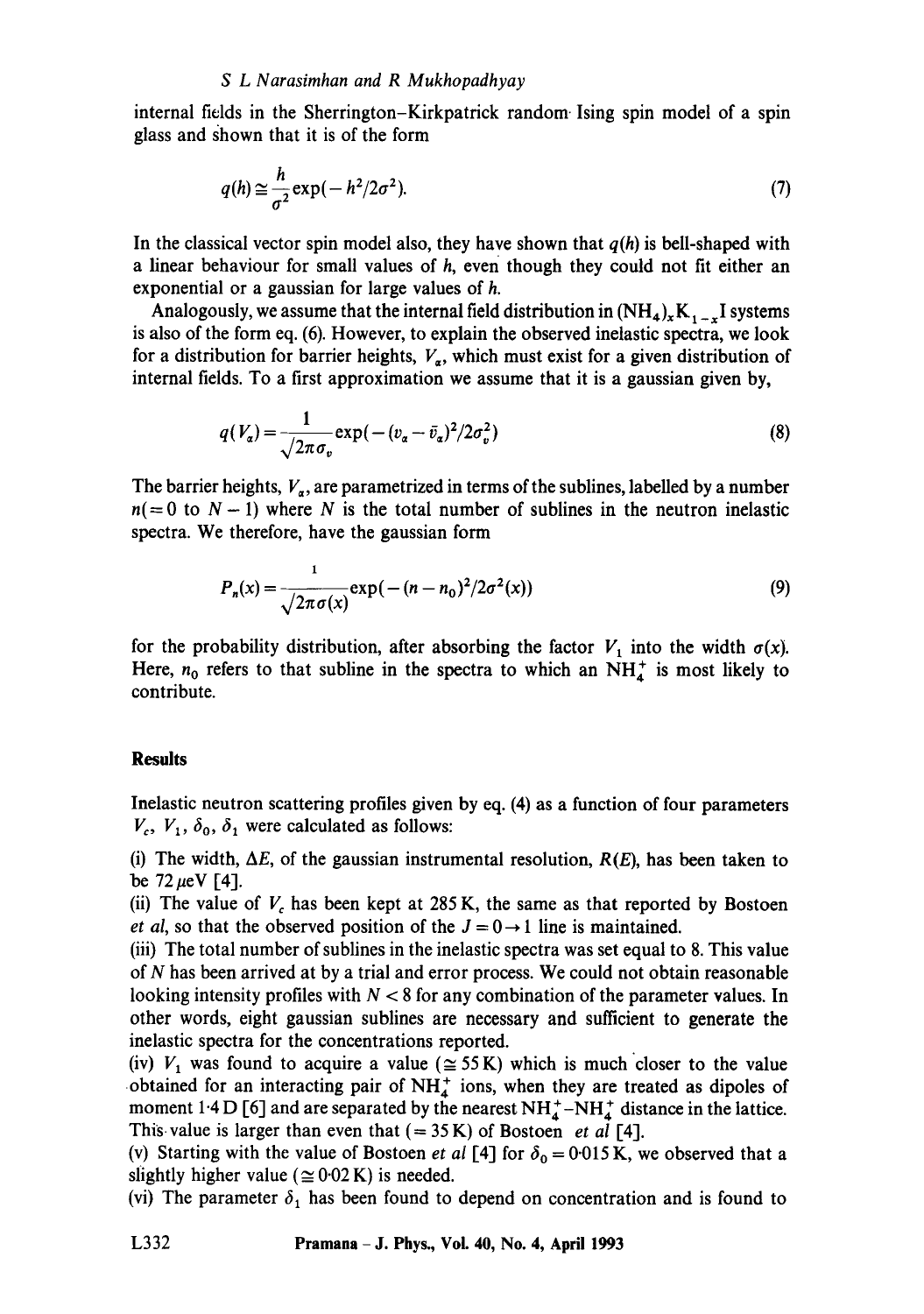*Rotational excitations of NH<sub>4</sub><sup>+</sup> in*  $(NH_4)_xK_{1-x}$ *<i>I* 

Table 1. List of values of the parameters  $\delta_1$  and  $\sigma$  at different concentrations x.

| x        | $\delta_{1}$ | σ    |
|----------|--------------|------|
| $0-02$   | 0:07         | 0.80 |
| $0 - 06$ | 0.08         | 0.32 |
| 0.11     | 0.09         | 0.19 |
| 0.14     | 0.11         | 0.15 |
| 0.17     | 0.12         | 0.14 |



Figure 1. Inelastic neutron scattering profiles from  $(NH_4)_xK_{1-x}I$ . Points represent the data read off from [4]. Solid lines are obtained from the gaussian model, explained in the text. (a)  $x = 0.02$ ; (b)  $x = 0.06$ ; (c)  $x = 0.11$ ; (d)  $x = 0.14$ ; and (e)  $x = 0.17$ .